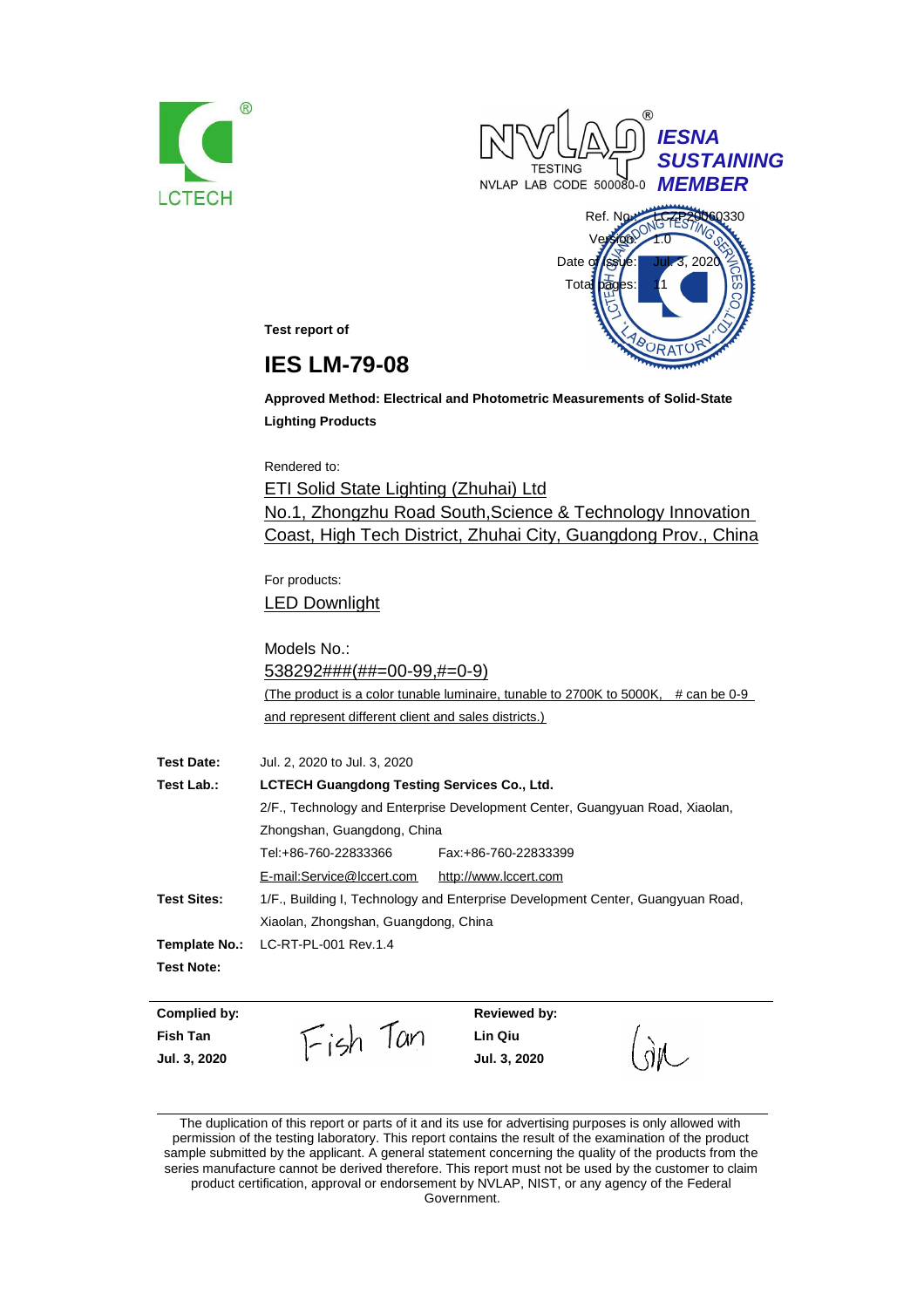



Page 2 of 11

# **Table of Contents**

| 1 <sub>1</sub> |     |  |
|----------------|-----|--|
|                | 1.1 |  |
|                | 1.2 |  |
|                | 1.3 |  |
| 2.             |     |  |
|                | 2.1 |  |
|                | 2.2 |  |
|                | 2.3 |  |
|                | 2.4 |  |
|                | 2.5 |  |
|                | 2.6 |  |
|                | 2.7 |  |
|                | 2.8 |  |
| 3.             |     |  |
|                | 3.1 |  |
|                | 3.2 |  |
|                | 3.3 |  |
| 4.             |     |  |
|                | 4.1 |  |
|                | 4.2 |  |
|                | 4.3 |  |
|                | 4.4 |  |
|                | 4.5 |  |
|                | 4.6 |  |
|                |     |  |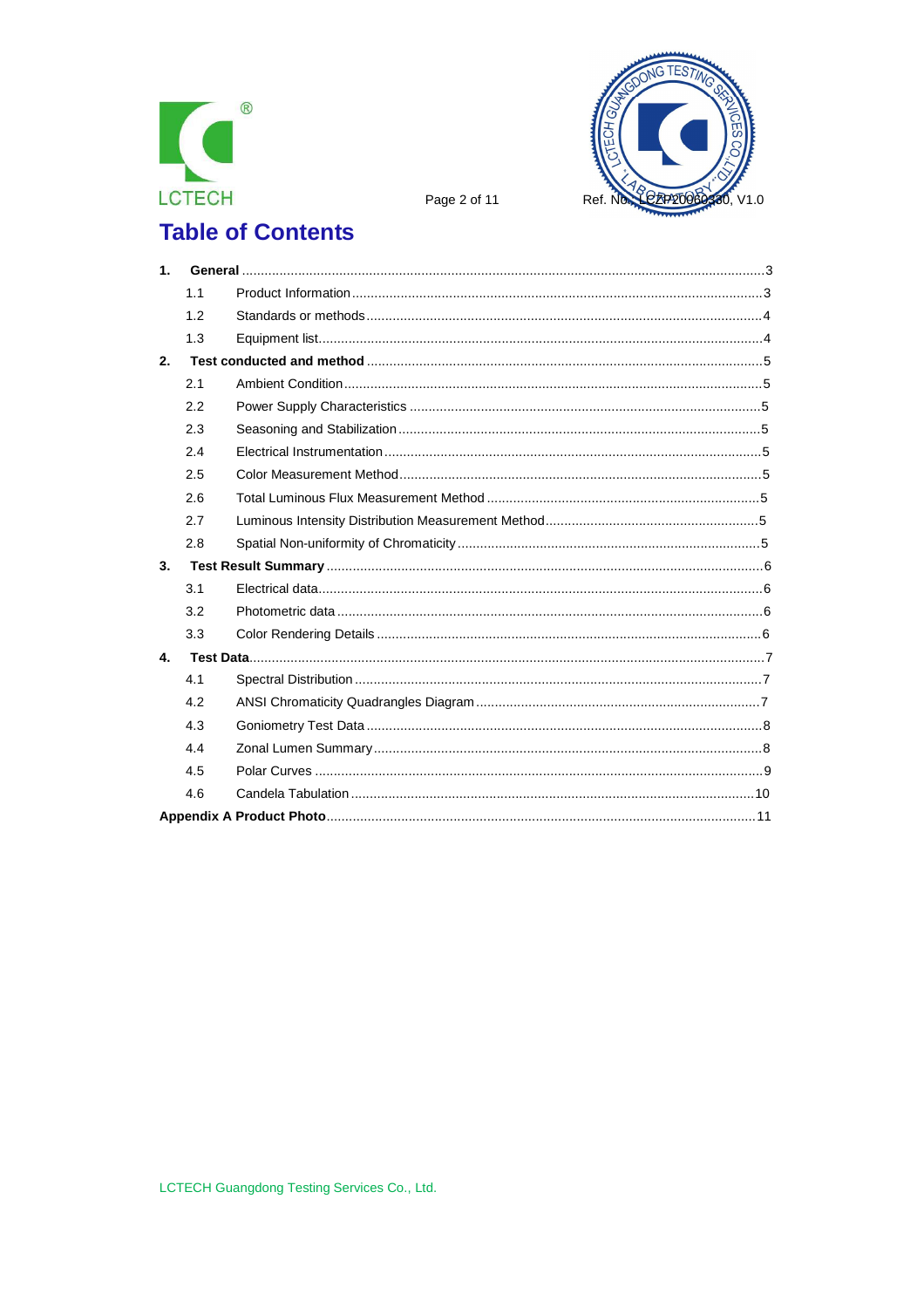

**1. General**



### **1.1 Product Information**

| <b>Brand Name</b>            | ETI, Commercial Electric                                          |
|------------------------------|-------------------------------------------------------------------|
| Product Type                 | <b>LED Downlight</b>                                              |
| Model Number                 | 538292###(##=00-99,#=0-9)                                         |
| Rated Inputs                 | 120-277VAC, 60Hz                                                  |
| <b>Rated Power</b>           | <b>25W</b>                                                        |
| Rated Light output           | 1800lm                                                            |
| Declared CCT                 | 2700K                                                             |
| Power Supply                 | ETI-AD02500500042SDA                                              |
| LED Package, Array or Module | SPMWHX228FD5WAW0XX, Samsung Electronics Co., LTD.                 |
| <b>Receipt Samples</b>       | 1 unit                                                            |
| Sample Code of lab.          | 200630107001                                                      |
| Date of Receipt Samples      | Jun. 30, 2020                                                     |
| <b>Note</b>                  | This is a color tunable product, 2700K was selected for the test. |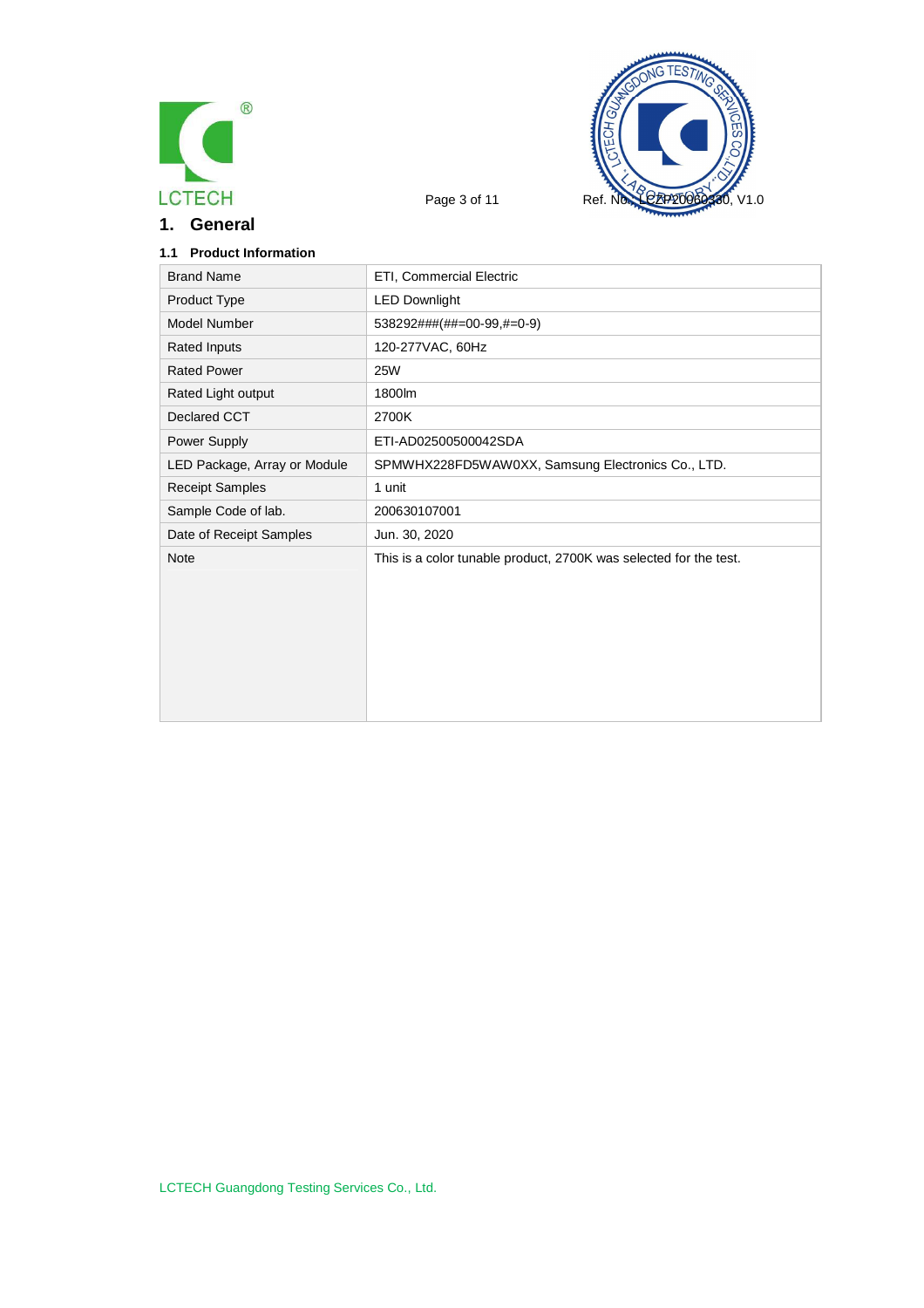



#### **1.2 Standards or methods**

The following standards are partly or totally used or referenced for test:

| No.                     | Name                                                                     |
|-------------------------|--------------------------------------------------------------------------|
| ANSI/NEMA/ ANSLG        | Specifications for the Chromaticity of Solid State Lighting Products     |
| C78.377-2011 or 2015 or |                                                                          |
| 2017                    |                                                                          |
| ANSI C82.77-2002        | Harmonic Emission Limits—Related Power Quality Requirements for Lighting |
|                         | Equipment                                                                |
| CIE Pub. No. 13.3-1995  | Method of Measuring and Specifying Color Rendering of Light Sources      |
| CIE Pub. No. 15:2004    | Colorimetry                                                              |
| <b>IES LM-79-08</b>     | Electrical and Photometric Measurements of Solid-State Lighting Products |

#### **1.3 Equipment list**

| <b>Instrument</b>                 | ID          | Model name         | Cal. date  | <b>Next cal. Date</b> |
|-----------------------------------|-------------|--------------------|------------|-----------------------|
| <b>AC Power supply</b>            | LC-I-987    | APW-120N           | 2020-01-06 | 2021-01-05            |
| <b>AC Power supply</b>            | LC-I-989    | APW-120N           | 2020-01-06 | 2021-01-05            |
| Power analyzer                    | LC-I-928    | WT210              | 2019-12-29 | 2020-12-28            |
| Power analyzer                    | LC-I-954    | WT210              | 2019-12-26 | 2020-12-25            |
| Multimeter                        | LC-I-972    | Fluke 17B          | 2019-07-29 | 2020-07-28            |
| Photometric colorimetric          |             |                    |            |                       |
| electric system*                  | LC-I-956    | <b>HAAS-2000</b>   | Before use | Before use            |
| (2 meter sphere)                  |             |                    |            |                       |
| Standard lamp**                   | LC-PL-I-011 | D <sub>204</sub> C | 2019-08-01 | 2020-07-31            |
| Luminous Flux Standard<br>Lamp*** | LC-PL-I-003 | 24V100W            | 2019-08-01 | 2020-07-31            |
| Goniophotometer(with              | LC-I-902    | GMS2000            | 2020-04-23 | 2021-04-22            |
| mirror)                           |             |                    |            |                       |
| Wireless temperature              | LC-I-PL-009 | DWLR-DLR           | 2020-01-03 | 2021-01-02            |
| transmitter                       |             |                    |            |                       |
| Wireless temperature              | LC-I-PL-008 | DWLR-DLR           | 2020-01-03 | 2021-01-02            |
| transmitter                       |             |                    |            |                       |

*Note:*

*\* Bandwidth of spectroradiometer is 1 nm.*

*\*\* halogen lamp, 100W, omni-directional type, and its traceability to NIM.*

*\*\*\* halogen lamp, 100W, omni-directional type, and its traceability to NIM.*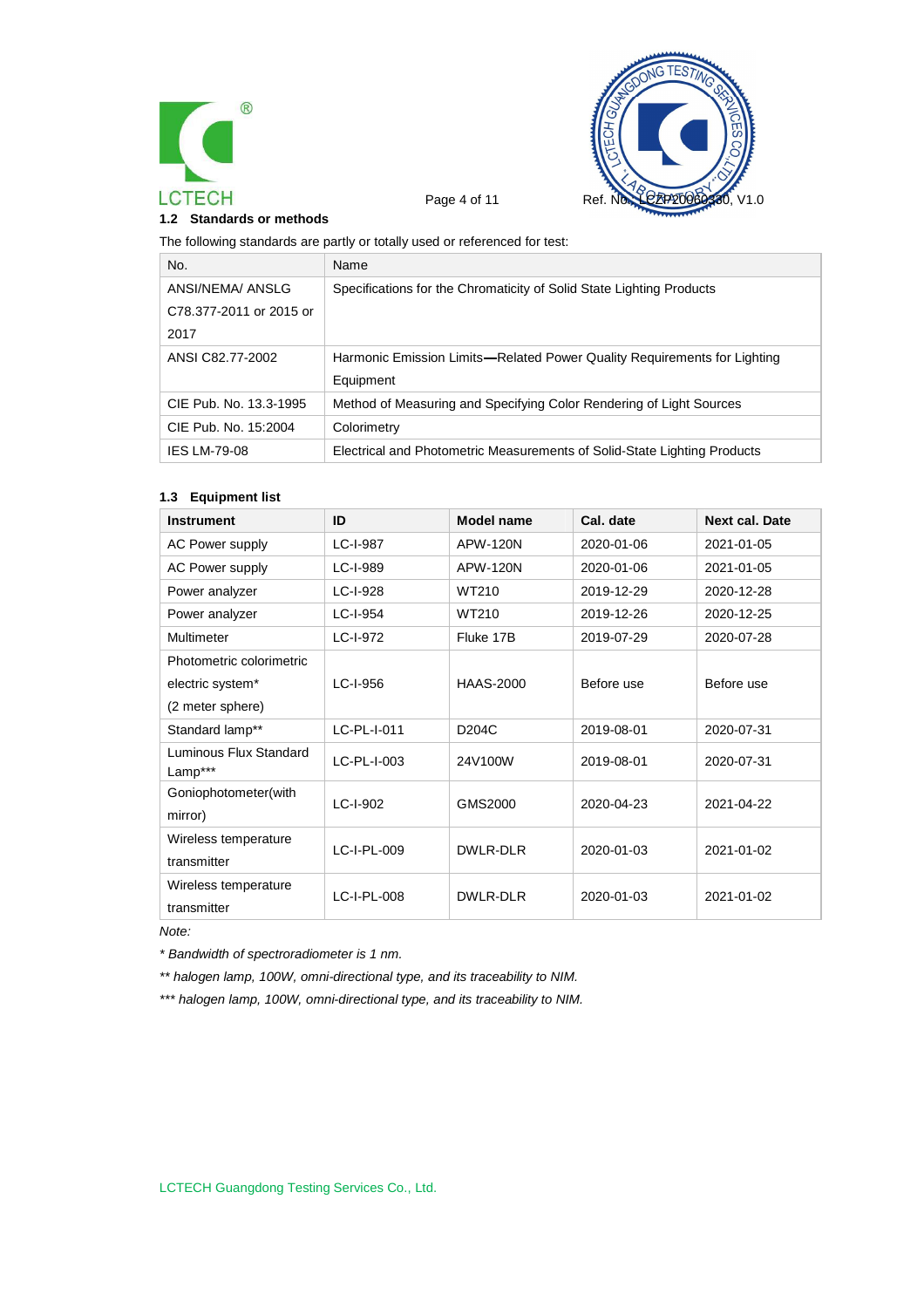



Page 5 of 11 Ref.

# **2. Test conducted and method**

The lamp/luminaire was operated at least 2 hours to reach stabilization and temperature equilibrium before test.

#### **2.1 Ambient Condition**

The ambient temperature in which measurements are being taken was maintained at 25 °C  $\pm$  1°C; the air flow around the sample(s) being tested did not affect the performance.

#### **2.2 Power Supply Characteristics**

The AC power supply had a sinusoidal voltage wave shape at the prescribed frequency (60 Hz) such that the RMS summation of the harmonic components does not exceed 3 percent of the fundamental during operation of the test item.

The voltage of AC power supply (RMS voltage) applied to the device under test was regulated to within ±0.2 percent under load.

#### **2.3 Seasoning and Stabilization**

No seasoning was performed in accordance with IESNA LM-79-08. And before the measurement, the sample was stabilized until the light output and power variations were less than 0.5% in 30 minutes intervals (3 readings, 15 minutes apart).

#### **2.4 Electrical Instrumentation**

The calibration uncertainties of the instruments for AC voltage and current were less than 0.2 percent, and the calibration uncertainty of the AC power meter was less than 0.5 percent(95 % confidence interval,  $k=2$ ).

#### **2.5 Color Measurement Method**

Spectral radiant flux was measured by a sphere (2 meter)-spectroradiometer system, and the color characteristics (Color rendering index, correlated color temperature, chromaticity coordinate) were calculated from these by software automatically.

#### **2.6 Total Luminous Flux Measurement Method**

Total luminous flux was measured by type C goniophotometer system.

Light intensity distribution was measured by a type C goniophotometer (with mirror) which can keep the sample in burn position when the tests conduct, and the total luminous flux was calculated from the intensity data by software automatically.

#### **2.7 Luminous Intensity Distribution Measurement Method**

Luminous intensity distribution was measured by a mirror-type goniophotometer (Type C) which can keep the sample in burn position when the tests conduct, and the kinds of graph were generated by software automatically.

#### **2.8 Spatial Non-uniformity of Chromaticity**

The customer did not require this measurement.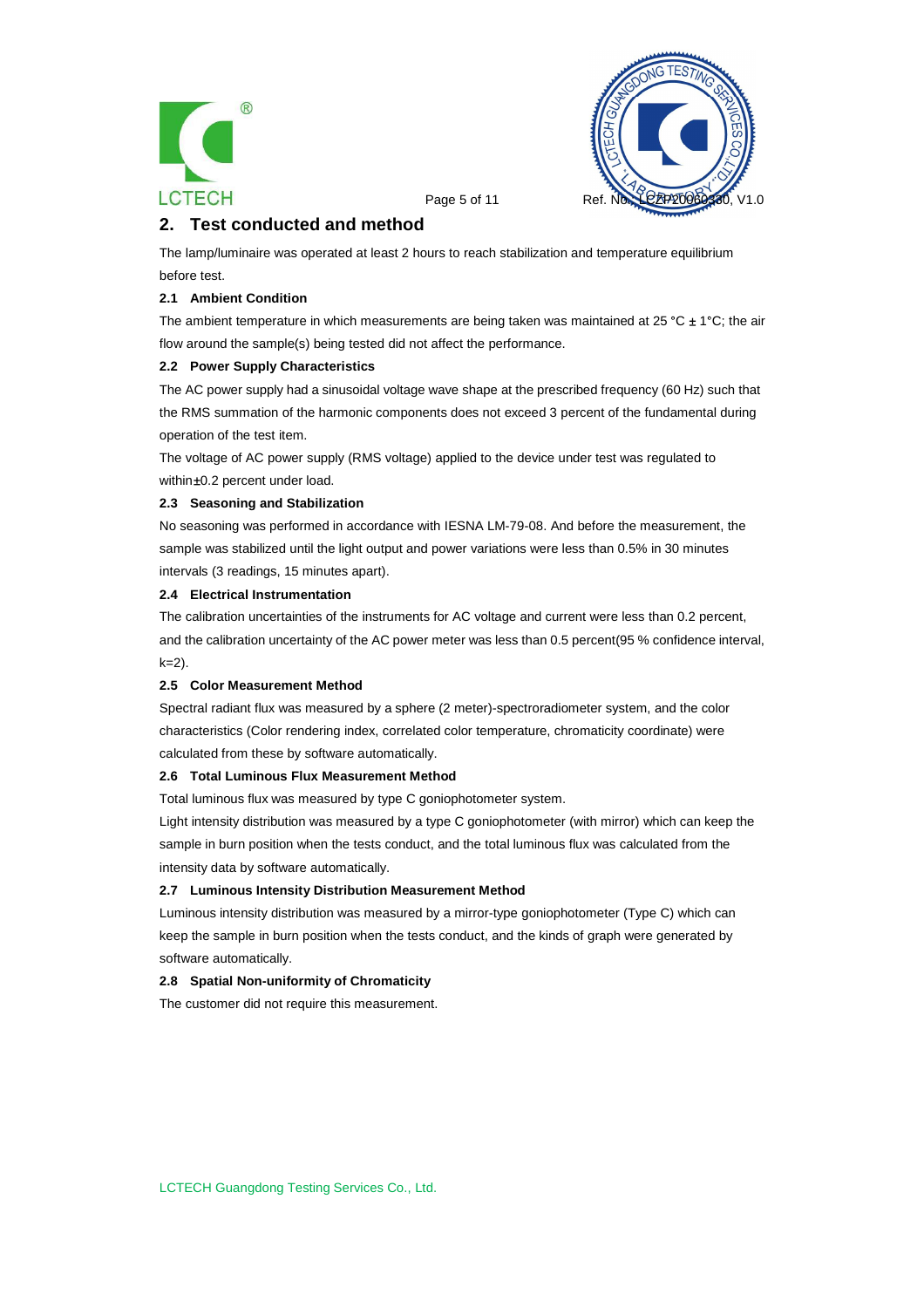



# **3. Test Result Summary**

# **3.1 Electrical data**

| Criteria Item             | Result(Sphere)           | Result(Goniophotometer)  |
|---------------------------|--------------------------|--------------------------|
| Input Voltage & Frequency | 119.98 V~60Hz            | 120.00 V~60Hz            |
| Input Current(A)          | 0.201                    | 0.199                    |
| Total Power(W)            | 23.81                    | 23.50                    |
| Power Factor              | 0.985                    | 0.984                    |
| Off-state Power(W)        | $\overline{\phantom{0}}$ | $\overline{\phantom{0}}$ |

#### **3.2 Photometric data**

| Criteria Item                         | Result(Sphere)              | Result(Goniophotometer)   |
|---------------------------------------|-----------------------------|---------------------------|
| Total Lumens(Im)                      |                             | 1890.38                   |
| Luminaire Efficacy(Im/W)              |                             | 80.44                     |
| Correlated Color Temperature (CCT)(K) | 2706                        |                           |
| Color Rendering Index (CRI)           | 92.9                        |                           |
| R <sub>9</sub>                        | 58                          |                           |
| Chromaticity Coordinate (x,y)         | $x = 0.4587$ y = 0.4093     |                           |
| Chromaticity Coordinate (u,v)         | $u = 0.2623$ $v = 0.3511$   |                           |
| Chromaticity Coordinate (u', v')      | $u' = 0.2623$ $v' = 0.5267$ |                           |
| Duv                                   | $-0.0004$                   |                           |
| Zone Lumens between 0-60 °            |                             | 79.40%                    |
|                                       |                             | $CO/180 = 110.6^{\circ}$  |
| Beam Angle(50%lmax)                   |                             | $C90/270 = 110.8^{\circ}$ |

### **3.3 Color Rendering Details**

| R <sub>1</sub> | R <sub>2</sub>  | R <sub>3</sub>  | R <sub>4</sub>  | R <sub>5</sub>  | R <sub>6</sub>  | R <sub>7</sub>  | R <sub>8</sub>           |
|----------------|-----------------|-----------------|-----------------|-----------------|-----------------|-----------------|--------------------------|
| 93             | 97              | 99              | 93              | 93              | 97              | 91              | 80                       |
| R <sub>9</sub> | R <sub>10</sub> | R <sub>11</sub> | R <sub>12</sub> | R <sub>13</sub> | R <sub>14</sub> | R <sub>15</sub> | $\blacksquare$           |
| 58             | 93              | 94              | 84              | 94              | 99              | 89              | $\overline{\phantom{a}}$ |

*Note: N/A*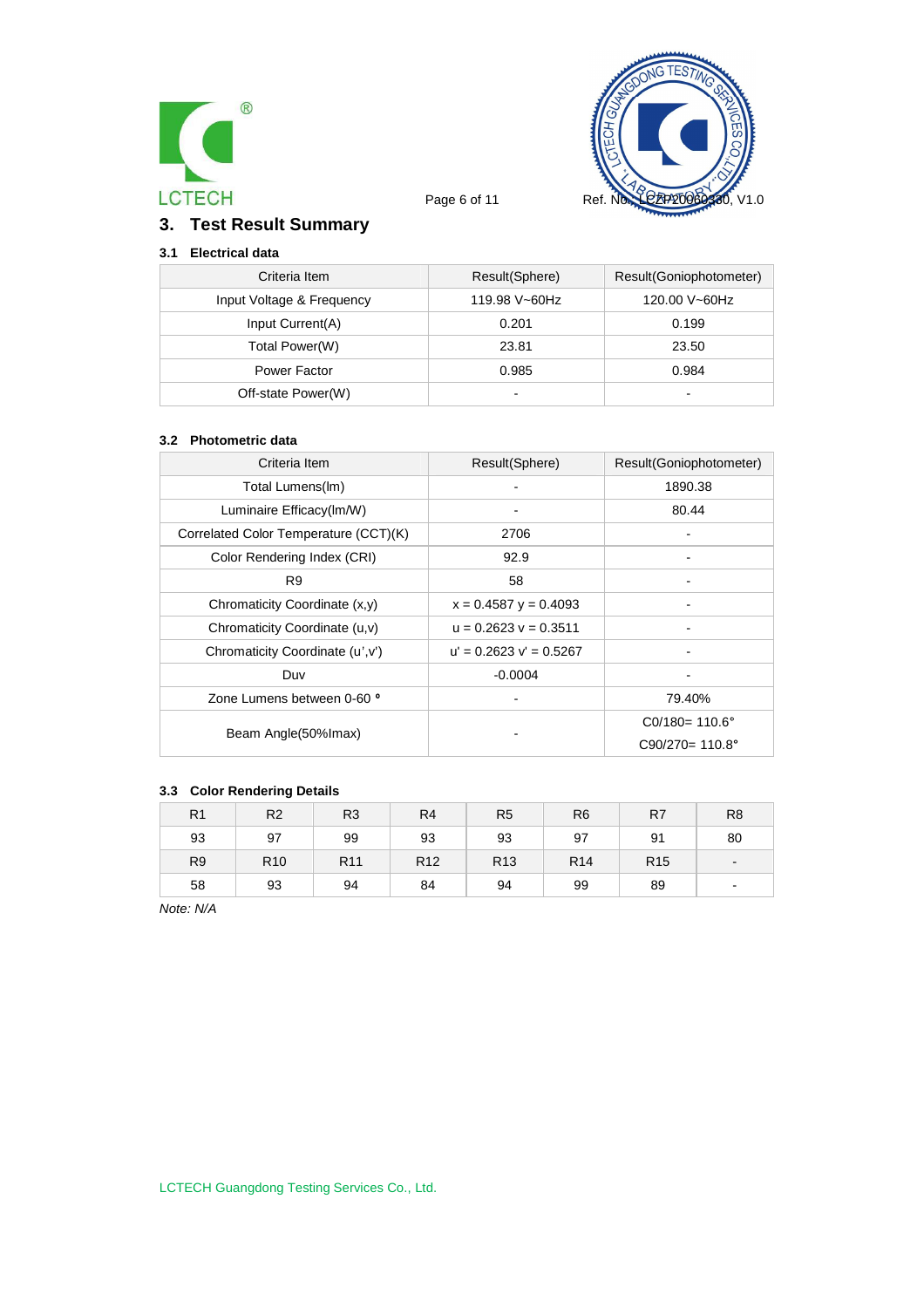





LCTECH Guangdong Testing Services Co., Ltd.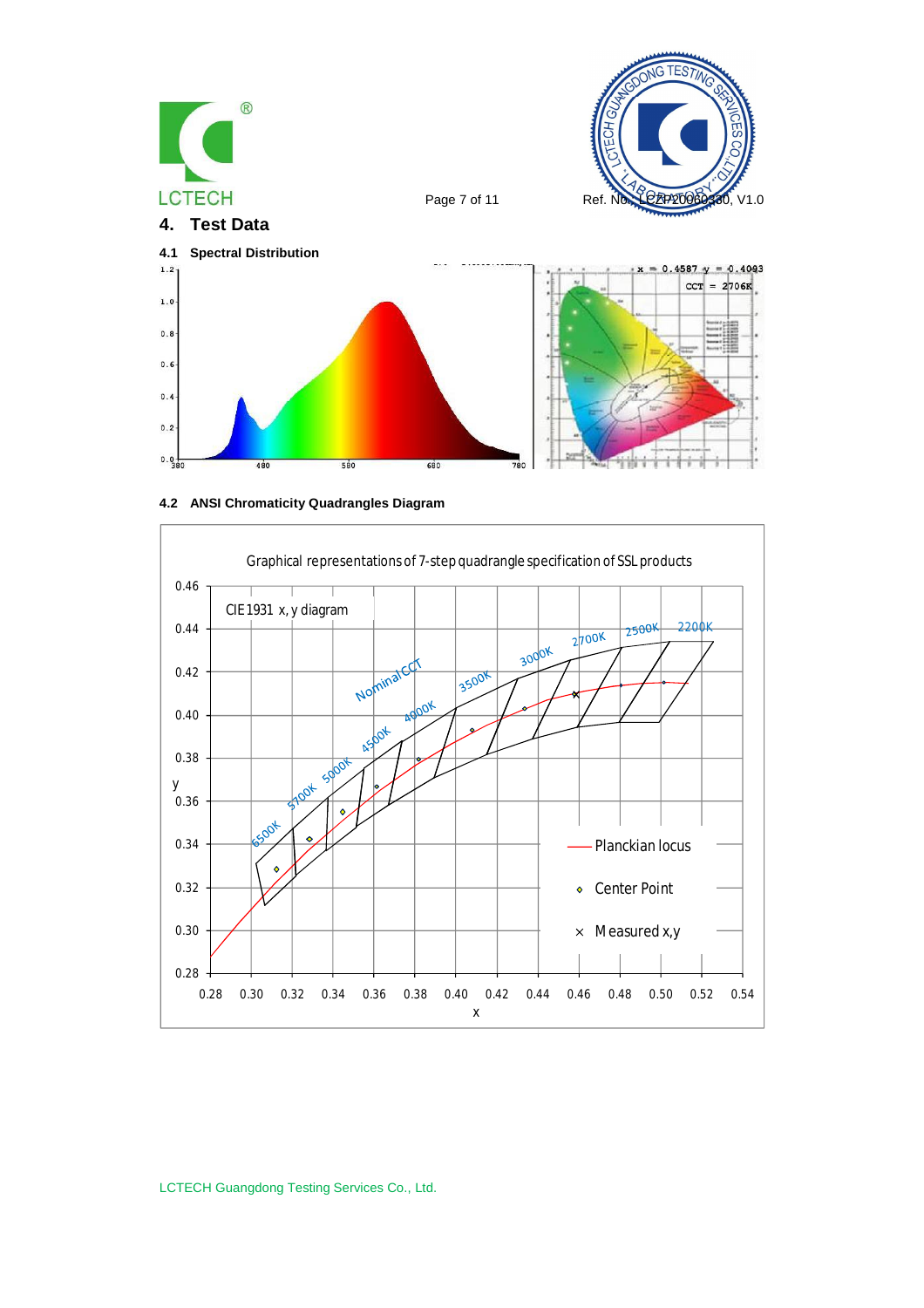



| 4.3 Goniometry Test Data |  |
|--------------------------|--|
|--------------------------|--|

| CIE Type                    | Direct  | <b>Basic Luminous Shape</b> | Circular          |
|-----------------------------|---------|-----------------------------|-------------------|
| Spacing Criteria (0-180)    | 1.26    | Luminous Length             | 0.18 m (Diameter) |
| Spacing Criteria (90-270)   | 1.26    | Luminous Width              | 0.18 m (Diameter) |
| Spacing Criteria (Diagonal) | 1.38    | Luminous Height             | 0.00 <sub>m</sub> |
| <b>Test Distance</b>        | 29.77 m |                             |                   |

# **4.4 Zonal Lumen Summary**

| Zone      | Lumens  | %Lamp  | %Fixt  |
|-----------|---------|--------|--------|
| 0-20      | 246.89  | 13.10  | 13.10  |
| $0 - 30$  | 523.34  | 27.70  | 27.70  |
| $0 - 40$  | 854.62  | 45.20  | 45.20  |
| $0 - 60$  | 1500.88 | 79.40  | 79.40  |
| 0-80      | 1856.1  | 98.20  | 98.20  |
| 0-90      | 1885.72 | 99.80  | 99.80  |
| 10-90     | 1821.76 | 96.40  | 96.40  |
| 20-40     | 607.73  | 32.10  | 32.10  |
| 20-50     | 948.78  | 50.20  | 50.20  |
| 40-70     | 874.95  | 46.30  | 46.30  |
| 60-80     | 355.22  | 18.80  | 18.80  |
| 70-80     | 126.53  | 6.70   | 6.70   |
| 80-90     | 29.62   | 1.60   | 1.60   |
| 90-110    | 0.98    | 0.10   | 0.10   |
| 90-120    | 1.42    | 0.10   | 0.10   |
| 90-130    | 1.98    | 0.10   | 0.10   |
| 90-150    | 3.21    | 0.20   | 0.20   |
| 90-180    | 4.66    | 0.20   | 0.20   |
| 110-180   | 3.68    | 0.20   | 0.20   |
| $0 - 180$ | 1890.38 | 100.00 | 100.00 |

Total Luminaire Efficiency = 100.00%

### ZONAL LUMEN SUMMARY

| Zone    | Lumens |
|---------|--------|
| 0-10    | 63.96  |
| 10-20   | 182.93 |
| 20-30   | 276.45 |
| 30-40   | 331.28 |
| 40-50   | 341.05 |
| 50-60   | 305.21 |
| 60-70   | 228.69 |
| 70-80   | 126.53 |
| 80-90   | 29.62  |
| 90-100  | 0.51   |
| 100-110 | 0.47   |
| 110-120 | 0.44   |
| 120-130 | 0.56   |
| 130-140 | 0.67   |
| 140-150 | 0.56   |
| 150-160 | 0.60   |
| 160-170 | 0.61   |
| 170-180 | 0.24   |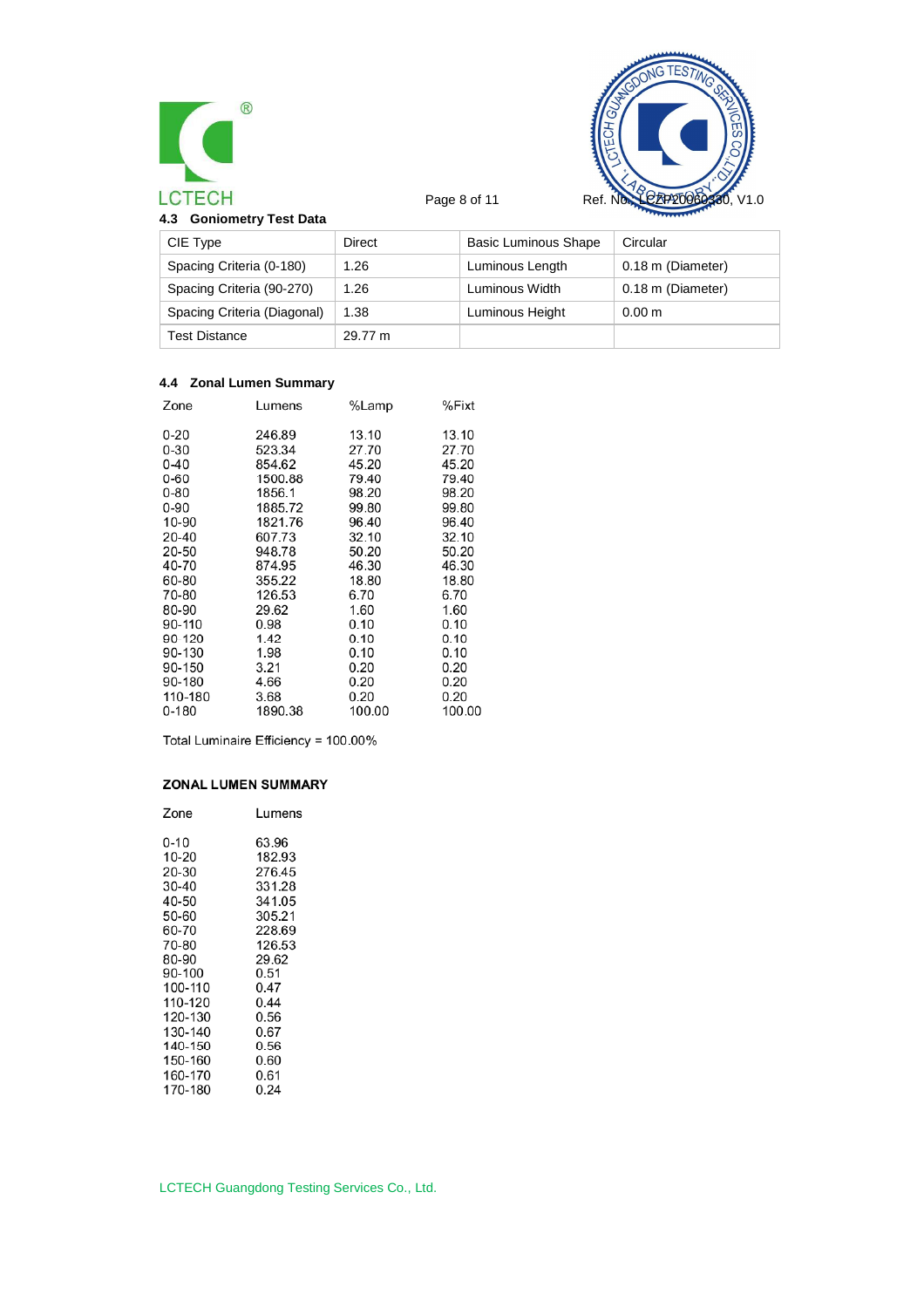





Maximum Candela = 676.211 Located At Horizontal Angle = 0, Vertical Angle = 0<br># 1 - Vertical Plane Through Horizontal Angles (0 - 180)<br># 2 - Vertical Plane Through Horizontal Angles (90 - 270)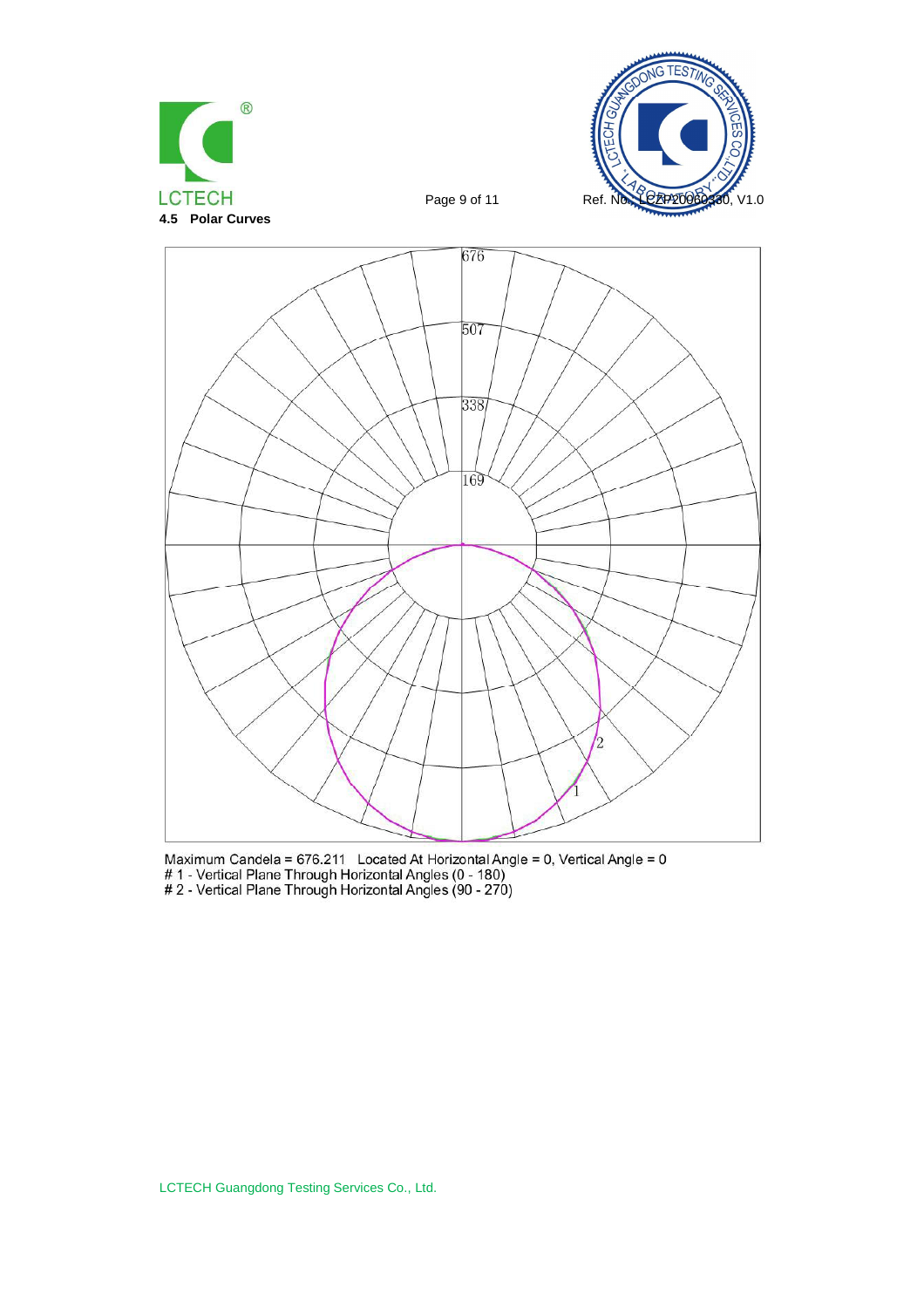



|     | 0       | 15      | 30      | 45      | 60      | 75      | 90      |
|-----|---------|---------|---------|---------|---------|---------|---------|
| 0   | 676.211 | 676.211 | 676.211 | 676.211 | 676.211 | 676.211 | 676.211 |
| 5   | 672.666 | 673.107 | 673.110 | 673.329 | 673.109 | 673.111 | 673.998 |
| 10  | 663.360 | 664.017 | 663.804 | 664.017 | 663.804 | 663.811 | 664.262 |
| 15  | 648.294 | 648.276 | 648.073 | 647.832 | 647.851 | 648.313 | 648.330 |
| 20  | 627.024 | 627.435 | 627.024 | 627.435 | 627.024 | 626.835 | 627.531 |
| 25  | 599.550 | 599.943 | 599.550 | 599.722 | 599.328 | 599.600 | 600.978 |
| 30  | 567.202 | 567.796 | 567.202 | 567.352 | 570.974 | 567.052 | 567.787 |
| 35  | 529.536 | 529.883 | 529.536 | 529.661 | 529.315 | 528.968 | 529.728 |
| 40  | 486.996 | 487.980 | 486.996 | 487.537 | 487.218 | 487.343 | 488.129 |
| 45  | 441.354 | 442.087 | 442.019 | 447.190 | 441.575 | 441.509 | 440.776 |
| 50  | 393.496 | 393.533 | 393.053 | 392.868 | 392.831 | 392.796 | 392.981 |
| 55  | 342.094 | 341.653 | 341.873 | 341.653 | 341.208 | 340.983 | 341.203 |
| 60  | 287.146 | 286.891 | 293.579 | 286.891 | 286.703 | 286.515 | 286.770 |
| 65  | 231.312 | 231.242 | 230.869 | 230.799 | 230.647 | 230.496 | 229.682 |
| 70  | 174.592 | 174.928 | 174.813 | 174.263 | 173.927 | 174.034 | 174.806 |
| 75  | 119.644 | 125.048 | 118.314 | 118.392 | 118.758 | 118.681 | 119.045 |
| 80  | 65.140  | 66.069  | 65.140  | 65.626  | 66.025  | 65.984  | 65.939  |
| 85  | 20.827  | 20.397  | 21.270  | 21.506  | 21.270  | 21.698  | 22.127  |
| 90  | 1.329   | 0.443   | 0.443   | 0.443   | 0.443   | 0.443   | 0.885   |
| 95  | 0.443   | 0.443   | 0.443   | 0.443   | 0.443   | 0.443   | 0.443   |
| 100 | 0.443   | 0.443   | 0.443   | 0.443   | 0.443   | 0.443   | 0.443   |
| 105 | 0.443   | 0.443   | 0.443   | 0.443   | 0.443   | 0.443   | 0.443   |
| 110 | 0.443   | 0.443   | 0.443   | 0.443   | 0.443   | 0.443   | 0.443   |
| 115 | 0.443   | 0.443   | 0.443   | 0.443   | 0.443   | 0.443   | 0.443   |
| 120 | 0.443   | 0.443   | 0.443   | 0.443   | 0.443   | 0.443   | 0.443   |
| 125 | 0.443   | 0.665   | 0.665   | 0.665   | 0.664   | 0.443   | 0.443   |
| 130 | 0.886   | 0.887   | 0.886   | 0.887   | 0.886   | 0.886   | 0.885   |
| 135 | 0.443   | 0.887   | 0.886   | 0.887   | 0.886   | 0.886   | 0.885   |
| 140 | 0.886   | 0.887   | 0.886   | 0.887   | 0.886   | 0.886   | 0.885   |
| 145 | 0.886   | 0.887   | 0.886   | 0.887   | 0.886   | 0.886   | 0.885   |
| 150 | 0.886   | 0.887   | 0.886   | 0.887   | 0.886   | 0.886   | 0.885   |
| 155 | 1.329   | 1.330   | 1.108   | 1.330   | 1.329   | 1.329   | 1.328   |
| 160 | 1.773   | 1.774   | 1.773   | 1.774   | 1.773   | 1.771   | 1.770   |
| 165 | 2.216   | 2.217   | 2.216   | 1.996   | 2.216   | 2.214   | 2.213   |
| 170 | 2.659   | 2.661   | 2.659   | 2.661   | 2.659   | 2.657   | 2.655   |
| 175 | 2.659   | 2.661   | 2.659   | 2.661   | 2.659   | 2.657   | 2.655   |
| 180 | 1.329   | 1.329   | 1.329   | 1.329   | 1.329   | 1.329   | 1.329   |